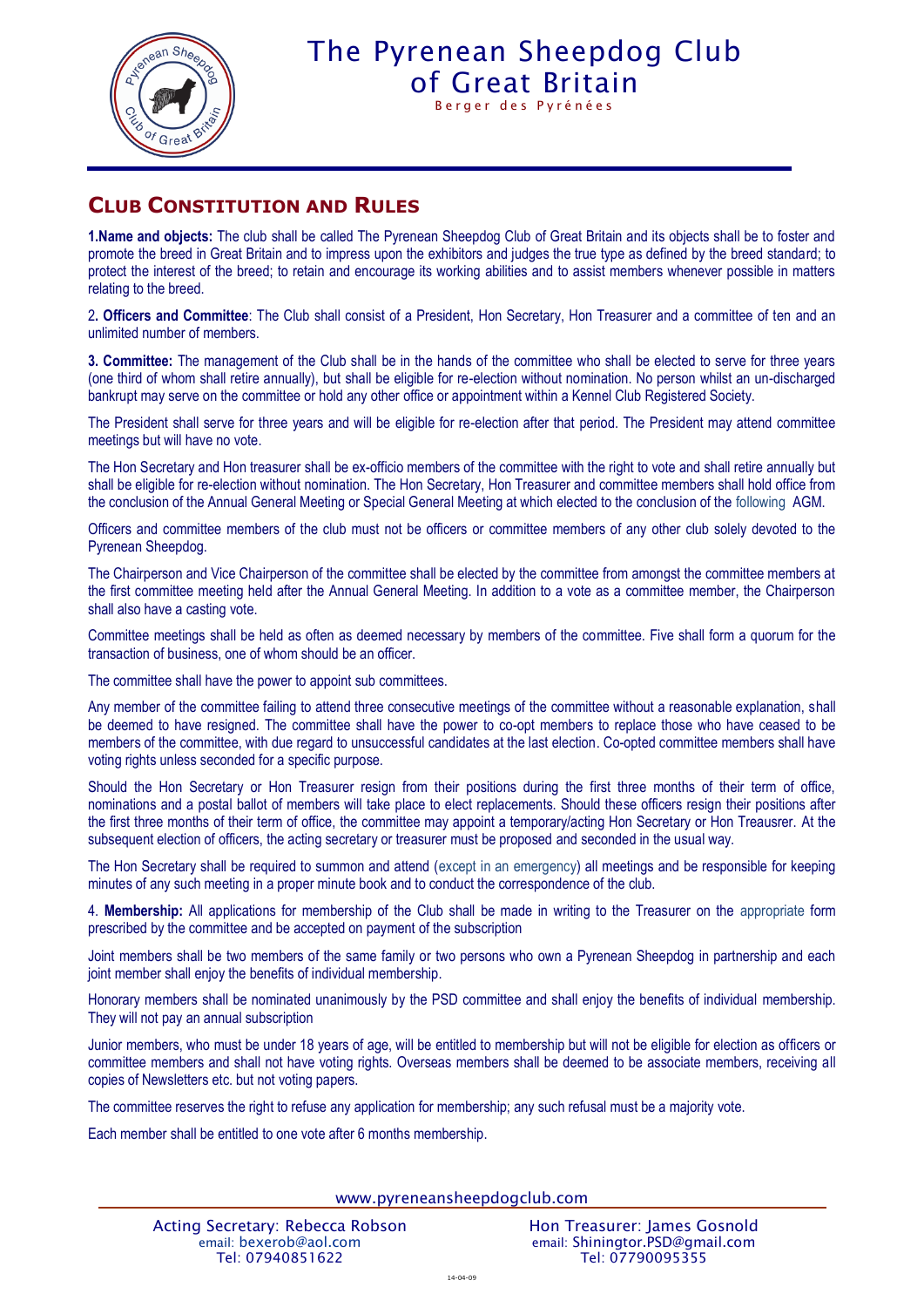

## The Pyrenean Sheepdog Club [of Great Britain](http://www.pyreneansheepdog.co.uk/index.htm) Berger des Pyrénées

An up to date list of members and their addresses, and those of branch members where appropriate, must be maintained and, if so requested, made available for inspection by the Kennel Club and members of the Club. A declaration of the number of members of the club must be made with the Annual returns.

**5. Subscriptions:** The annual subscription payable on application, or 1st January each year shall be Single £12.00, Joint £18.00 and Junior £2.00. The subscription of any new member joining after 1<sup>st</sup> October shall be valid for the following year.

No member whose subscription is unpaid shall be entitled to any of the privileges of membership and if the member should fail to pay the annual subscription by 31<sup>st</sup> January, his/her name shall be automatically erased from the register. (Acceptance back on the register will be dependant upon a new application and payment of arrears. Any member who wishes to resign shall notify the Secretary in writing of his/her intention to do so and will thereby forfeit any subscriptions paid to the Club up to that date).

**6. Expulsion of members:** Any member who shall be suspended under Kennel Club Rule A11.j.(5) or any member whose dog(s) is/are disqualified under Kennel Club Rule A11.j.(9) shall ipso facto cease to be a member of the club for the duration of the suspension disqualification.

If the conduct of any member shall, in the opinion of the committee of the club, be injurious or likely to be injurious to the character or interests of the Club, the committee of the Club may, at a meeting, the notice convening, which includes as an object the consideration of the conduct of the member, determine that a Special General Meeting of the Club shall be called for the purpose of passing a resolution to expel him/her.

Notice of the Special General Meeting shall be sent to the accused member, giving particulars of the complaint and advising the place, date and hour of the meeting so that he/she may attend and offer an explanation. If at the meeting, a resolution to expel is passed by a two-thirds majority of the members present and voting his/her name shall forthwith be erased from the list of members and he/she shall thereupon cease for all purposes to be a member of the Club except that he/she may, within two calendar months from the date of such meeting, appeal to the Kennel Club upon and subject to such condition as the Kennel Club may impose.

If the Club expels any member for discreditable conduct in connection with dogs, dog shows, trials or competitions, the Club must report the matter in writing to the Kennel club within seven days ans supply any particulars required

**7. Annual General Meeting:** The financial year of the Club shall be from 1st January to 31st December.

The Annual General Meeting shall be held before the 31st March for the following purposes:

- a) To receive the report of the Committee and Balance Sheet, to elect officers and to discuss any resolutions duly placed on the agenda of which prior notice has been given to the Hon Secretary. No business shall be transacted at an Annual General Meeting unless notice thereof appears on the agenda, with the exception of routine matters or those, which in the opinion of the Chairperson of the meeting are urgent.
- b) Notice of such meetings will be given to fully paid up members in the Club's official Newsletter and website and may be publicised in the papers Dog World and Our Dogs.
- c) There will be **42** days notice of the AGM.
- d) Items for Inclusion on the agenda are required by the Secretary **28** days before the meeting, as are proposals for an officer or committee member. Only a member who has been a member for at least one financial year prior to being elected or co-opted, is eligible for nomination for an office or the committee and must be proposed by one member and seconded by another.
- e) The agenda will be circulated at least **14** days before the meeting.

In the event of there being more nominations than vacancies, a vote will take place. A voting paper will be sent to each member at least **14** days prior to the meeting and returned **7** days before the meeting. These voting papers on which members must record their votes must be returned for counting by impartial scrutineers by the date stated on the voting paper. The sealed envelope, in which the results are recorded, will be opened in the presence of the members at the AGM. The candidates receiving the largest number of votes shall be declared by the Chairperson to the officers and committee members for the ensuing year. In the event of the same number of votes being recorded for any two or more candidates for the last place on the committee, a final decision between these candidates will be made by a ballot of the members present at the meeting.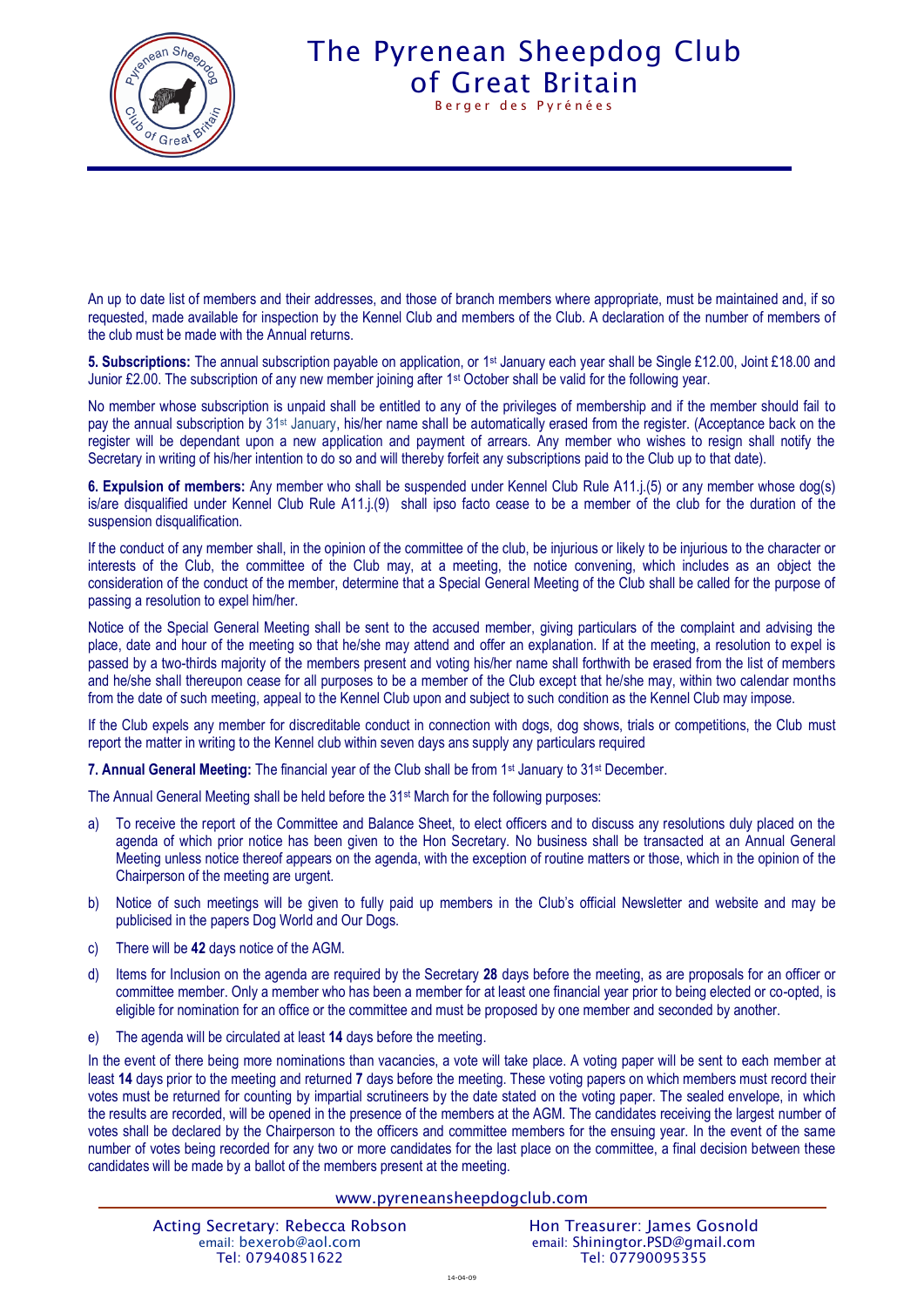

# The Pyrenean Sheepdog Club [of Great Britain](http://www.pyreneansheepdog.co.uk/index.htm)

Berger des Pyrénées

**8. Special General Meeting:** A Special General Meeting shall be summoned by the Hon Secretary if fifteen members send a signed requisition stating the subject to be discussed. The committee of the Club is also empowered to call a Special General Meeting. No business other than the matter on the agenda can be discussed at a Special General Meeting. Members shall receive **14** days notice of a Special General Meeting. This notice may be given by publication in the papers Dog World and Our Dogs and in the Club's official Newsletter or website if this meets the specified time schedule. Fifteen shall form a quorum at the meeting.

**9. Club Property and Dissolution**: The property of the Club shall be vested in the committee. If at a Special General Meeting called for such purpose a resolution for the dissolution of the Club shall be passed by a majority of the members present, then the members present at such a meeting may decide upon the disposal of the assets of the Club after discharging all the liabilities of the Club, save that the trophies which have been donated to the club, shall be disposed in accordance with the wishes of the donors or the executors of the donors if such wishes are known at the time of dissolution. If this should prove impracticable then the value of the trophies may be realised and the proceeds donated to a suitable canine charity or service selected by the committee. A final statement of accounts with a record of the disposal of the property of the Club shall be forwarded to the Kennel Club within six months and the persons named as officers and committee of the Club will be held responsible by the Kennel Club for the proper winding up of the Club. Written acknowledgement will be obtained from donors of cups and trophies that are given as outright gifts to the Club.

**10. Club Accounts:** A bank account and, if deemed necessary, a building society account shall be opened in the name of the Club into which all revenue of the Club shall be paid and from which withdrawal shall only be made on the signatures of two or more officers as appointed by the committee, one of whom shall be the Treasurer. The accounts shall be kept by the Hon Treasurer and a qualified accountant shall be appointed at each Annual General Meeting who shall audit the Club's accounts for the ensuing year to be presented to the members at the Annual general Meeting. All Club expenditure must be submitted in detail to the committee and authorised by a majority vote. This authority is to be obtained whenever possible by the Treasurer before payment is made but where this is not possible the expenditure must not exceed £250.00 and must receive the approval of the committee at the next meeting.

**11. Amendments to Rules:** The Rules of the Club shall not be altered except at an Annual General Meeting or Special general Meeting. Any alterations to the Rules shall not be brought into force until the Kennel Club has been advised and given its approval to such alterations. New rules or amendments introduced specifically to meet Kennel Club requirements shall be adopted immediately.

**12. The Judging Lists:** The Club must produce a list of Judges each year, which must be submitted to the Kennel Club as part of the Club's Annual Returns. The purpose of the Judging List is to indicate to interested parties, those persons a Club would support at differing levels of judging. Membership of the Club must not be a prerequisite for inclusion in the lists. Judges Lists should be divided into three parts namely A3, B and C and must indicate the date on which the list will expire. On expiry a new list must be completed.

A3 List-Judges recommended by the Club as being suitable to award CCs in the breed, but not yet approved by the Kennel club for inclusion on an A2 list.

B List-Judges approved by the Club to judge at shows without CCs or Open Shows.

C List-Aspiring judges who do not fall into either of the above categories.

Such lists should be prepared by a Judges Sub-Committee. For breeds without CCs, the Judges Sub-Committee members should be experienced judges within the breed. Judges Sub-Committee members need not be members of the Club committee. Lists compiled are not subject to ratification by the committee or membership of the Club. It is recommended that such Lists be prepared by secret ballot of the Club's Judges Sub-Committee and Clubs must clearly indicate to members the method by which persons may be nominated for inclusion in the ballot and indicate the judging experience necessary of a person's name in the Lists.

**13. Annual Returns to the Kennel Club:** The officers acknowledge that during the month of January each year, Maintenance of Title fee will be forwarded to the Kennel Club by the Treasurer for continuance of registration, and that by 31st July each year, other returns as stipulated in Kennel Club Regulations for the Registration and Maintenance of title of Societies and Breed Councils and the Affiliation of Agricultural Societies and Municipal Authorities shall be forwarded to the Kennel Club. If returns cannot be forwarded prior to 31st July, the officers acknowledge their duty to inform the Kennel Club accordingly. The officers also acknowledge their duty to inform the Kennel Club of any changes of Secretary of the Club which may occur during the course of the year.